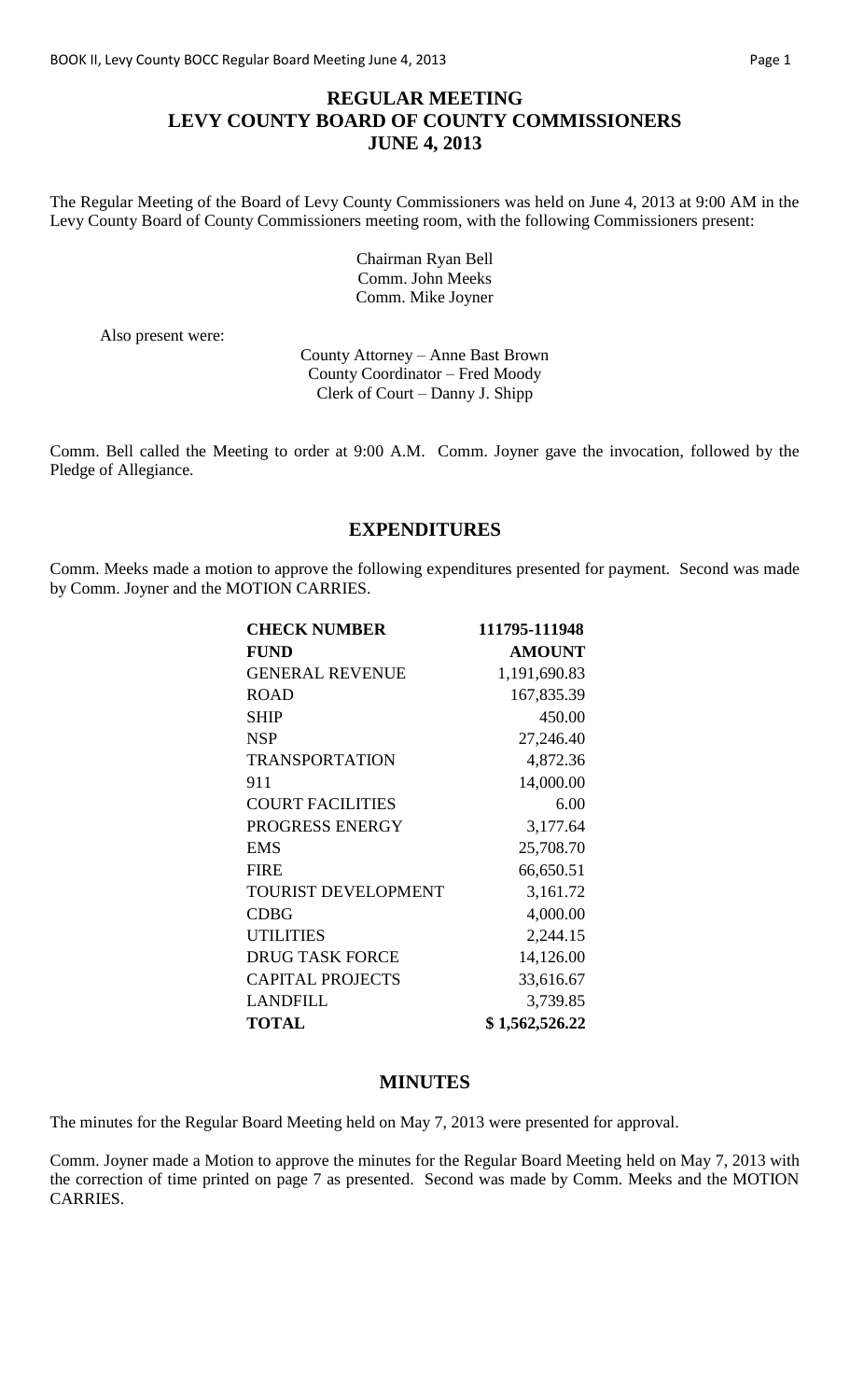# **PUBLIC HEARING**

Bill Hammond, Development Director

A. PP 3-13 Croft Land Surveying representing Jerry and Linda Orenchak, petitioning the Board for a Preliminary Plat of "Oak Manor Estates, Re-Plat of Lots 9 and 10", a residential subdivision located in Section 2, Township 11S, Range 14E, in Levy County. Said parcel contains 13.78 acres more or less. This plat will consist of two (2) residential lots. The zoning designation is "ARR" Agriculture/Rural Residential.

Atty. Brown asked if any of the Commissioners had any ex-parte communication with any of the petitioners. There were none.

Atty. Brown administered swearing in of the audience for any who would wish to speak regarding the petitions presented.

Mr. Hammond presented for Board approval PP 3-13, a Preliminary Plat of "Oak Manor Estates, Re-Plat of Lots 9 and 10" as submitted by Croft Land Surveying representing Jerry and Linda Orenchak.

Comm. Bell asked if anyone in the audience would like to speak for or against the petition as presented. There were none.

Comm. Meeks made a motion to approve PP 3-13, a Preliminary Plat of "Oak Manor Estates, Replat of Lots 9 and 10" as requested. Second was made by Comm. Joyner and the MOTION CARRIES.

B. SE 3-12 Clyde McGarva representing Landrum Memorial American Legion Post 236, petitioning the Board for a Special Exception to allow on-premise sales and consumption of alcohol in a chartered or incorporated private country club or lodge, on a parcel of land located in Bronson Heights Subdivision, Lot 2, Block 13, in Section21, Township 12S, Range 17E. Said parcel contains 1.78 acres more or less. This parcel has a zoning designation of "RR-2" Rural Residential-2 and a land use of "LDR" Low Density Residential.

Comm. Bell asked if anyone in the audience would like to speak for or against the petition as presented.

The following members of the audience spoke in favor of the Petition: Clyde McGarva, Pat Plemmons, and Gary Johnson.

Comm. Joyner made a motion to approve SE-12, a Special Exception to allow on-premise sales and consumption of alcohol in a chartered or incorporated private country club as requested. Second was made by Comm Meeks and the MOTION CARRIES.

# **FLORIDA DEPARTMENT OF TRANSPORTATION**

#### Bill Henderson

Presenting the Florida Department of Transportation's County Transportation Priorities.

Mr. Henderson presented the Florida Department of Transportation's County Transportation Priorities to the Board. The County is due to have their priority list to the Department of Transportation by July 1<sup>st</sup>. Some of the projects Mr. Henderson specifically spoke of were:

Highways: State Highways Resurfacing - SR 24 from SR 55 (US 19) to Bronson City Limits for 2015 Sidewalk - SR 55 (US 19/98) from Withlacoochee River to Inglis Avenue for 2014

Highways: Local Roads Resurfacing - CR 40 East from US 19/US 98 to Marion County Line for 2014

Highways: Off State Hwy. Sys./Off Fed. Sys.

Bridge Replacement - C St. Cedar Key Channel Bridge #340014 for 2017 Bridge Replacement - CR 456 (Gulf Blvd.) at Lewis Pass Bridge #340011 for 2017 Bridge Replacement - CR 456 (Gulf Blvd.) Creek to Daughtry Bayou Bridge #340010 for 2017 Bridge Replacement - CR 326 at Wacasassa River Bridge #340016 for 2015 Resurfacing – NW  $110^{th}$  Ave/Clay Landing Road from SR 320 to end of road for 2016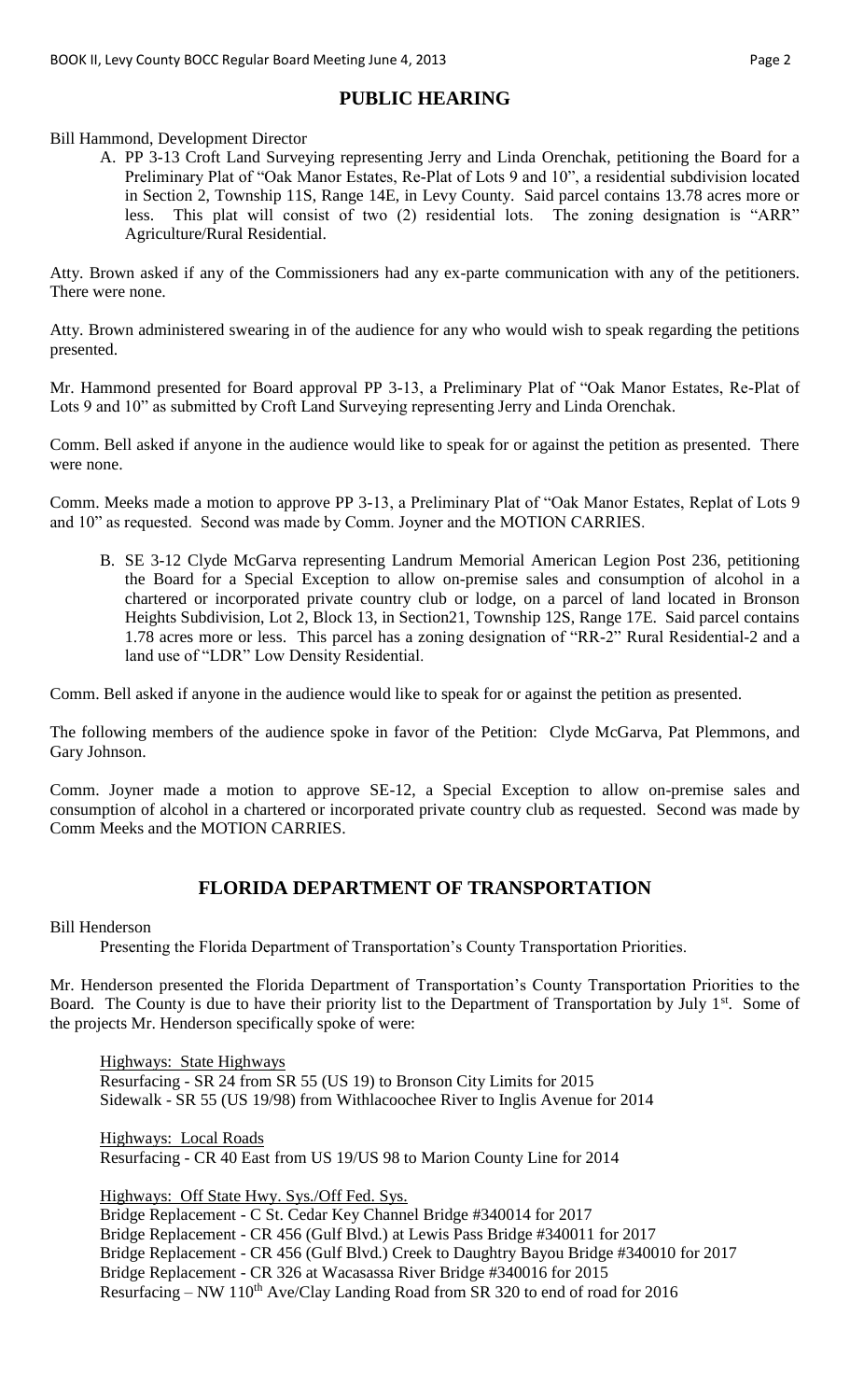# **SUPERVISOR OF ELECTIONS**

Tammy Jones

Requesting conceptual approval of funding for purchasing of a new voting system with an estimated range of \$250,000 and authority to proceed with the purchasing process.

Mrs. Jones spoke to the Board informing them of the outdated voting equipment currently used in the Elections Office in need of replacement. The estimated cost would be around \$250,000 for the purchase of a new voting system and this purchase will be made with the upcoming budget.

The Commissioners agreed by consensus to authorize Mrs. Jones to proceed with seeking a company and pricing information for the purchase of a new voting system. She will then bring this information back to the Board for approval of the purchase.

### **LEVY COUNTY SHERIFF'S OFFICE**

Sheriff Bobby McCallum

Request approval and Chair signature on the Certificate of Participation for the Drug Task Force, Edward Byrne Memorial Justice Assistance Grant Program.

Sheriff McCallum requested Board approval and signature of the Chairman on the Certificate of Participation for the Drug Task Force, Edward Byrne Memorial Justice Assistance Grant Program in the amount of \$46,605. These funds help supplement salaries or purchase equipment for the Task Force.

Comm. Meeks made a motion to approve submittal and Chairman's signature on the Certificate of Participation for the Drug Task Force, Edward Byrne Memorial Justice Assistance Grant Program. Second was made by Comm. Joyner and the MOTION CARRIES.

Sheriff McCallum also reported to the Board of the Chiller situation at the Jail. He stated they should have all quotes to present at the next Board meeting.

### **PUBLIC COMMENTS**

Lt. Tremblay of the Chiefland Police Department spoke to the Board of a Self-Defense Program called the Suwannee Valley RAD Program for Ladies which will begin in July. There will be a \$25 registration fee to participants, but upon completion of the program, the fee is refunded. Lt. Tremblay stated the startup cost for materials and supplies will be about \$9,500. The program is offered to ladies of the Levy, Dixie, and Gilchrist area and he will be making this same presentation to them as well.

The Board agreed this program would be beneficial and would like to discuss funding assistance during budget talks which will begin soon. Lt. Tremblay will be invited to come back before the Board at that time to request funds with the other non-profit organizations.

Mr. Shipp also suggested Lt. Tremblay speak with area Legislators for funding as well. There could be a fee added to a traffic ticket designated for this type of program.

### **UNISON SITE MANAGEMENT**

Larry Siegel, Site Development Officer

Presenting Offer Letters for the cell site lease conversion program.

Mr. Siegel of Unison Site Management, LLC spoke to the Board of an offer for cell site lease options for the county. He proposed an offer to purchase a defined easement for the cell site lease conversion program for \$164,905.

After discussion and questions to Mr. Siegel, the Board agreed to decline his offer.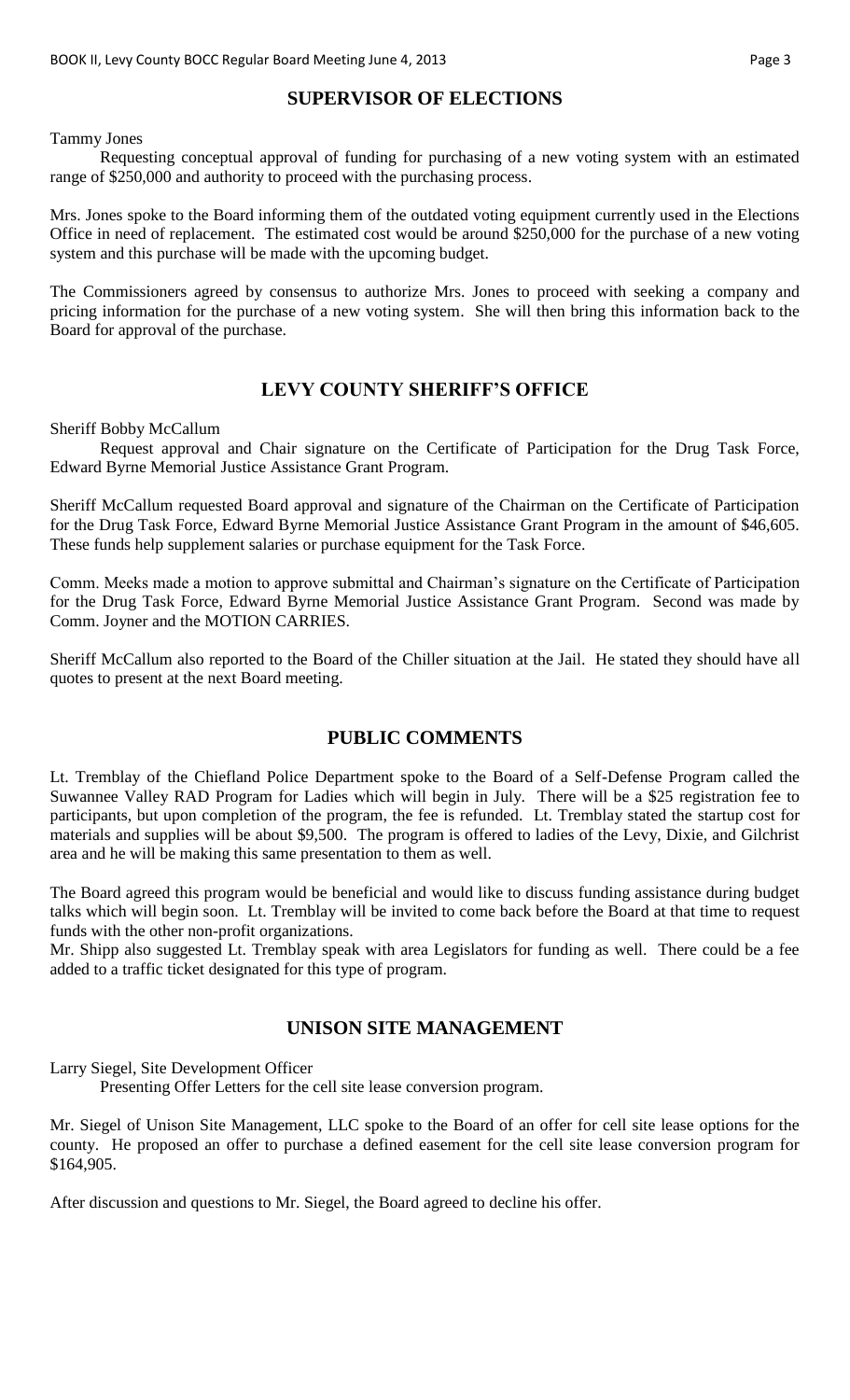### **DEPARTMENT REPORTS**

# **COUNTY COORDINATOR**

Fred Moody

A. Request to ratify the Master Collective Bargaining Agreement between Levy County Board of County Commissioners and Northeast Florida Public Employee's Local 630 Laborers' International Union of North America, AFL, CIO.

Mr. Moody requested Board approval to ratify the Master Collective Bargaining Agreement between Levy County Board of County Commissioners and Northeast Florida Public Employee's Local 630 Laborers' International Union of North America, AFL, CIO. Approval of this agreement provides a 3% wage increase for the county employees, which excludes the Fire and EMS employees as they have their own Union Contract. This increase will be effective on the first payroll following this Board meeting and will remain until September 30, 2014. Mr. Moody stated there had been discussion for the Board to provide for the Constitutional Officers and the Sheriff's office to give the same to their employees.

Comm. Meeks made a motion to ratify the Master Collective Bargaining Agreement as requested. Second was made by Comm. Joyner and the MOTION CARRIES.

B. Request approval to pay invoices submitted by Rockcoustic Systems, Inc. for services (drywall, etc.) provided at the new Public Safety Complex; formerly Levy Forestry Camp.

Mr. Moody requested Board approval to pay Rockcoustic Systems, Inc. for services provided at the new Public Safety Complex. The invoices submitted to date total \$41,246.

Mr. Moody also stated the Department of Public Safety has been contacted by the College of Central Florida regarding use of part of the facility for Paramedic Training Classes.

Mr. Knowles stated the next Paramedic Program will be at the new Public Safety facility in August.

Comm. Meeks made a motion to pay Rockcoustic Systems, Inc. as requested. Second was made by Comm. Joyner and the MOTION CARRIES.

Mr. Shipp expressed concerns regarding the lack of a budget, bids, quotes or purchase orders for this project.

Mr. Moody requested each Commissioner to work with the Clerk's Finance Department over the next two weeks regarding the budget to bring information back at the next Board meeting.

# **PLANNING**

Jeffrey Winter, Jordan & Associates

Requesting Board approval to waive the requirement described in Chapter VI, Section F of the county's adopted HAP to withhold 20% in retainage from each draw request to allow for the release of withheld retainage associated with the original scope of work (completed) and to withhold 20% in retainage only from the approved change order(s) for the LC-05: Hammock Project.

Mr. Winter explained the situation involving LC-05: Hammock Project and requested Board approval to waive the requirement to withhold 20% in retainage from each draw request to allow for the release of withhold retainage associated with the original scope of work (completed) and to withhold 20% in retainage only from the approved change order(s).

Comm. Meeks made a motion to approve the request to waive the retainer on the 20% requirement as requested. Second was made by Comm. Joyner and the MOTION CARRIES.

# **PUBLIC SAFETY**

David Knowles, Director

Requesting the Chairman's signature on the Memorandum of Understanding between Levy County and the City of Cedar Key.

Mr. Knowles requested Board approval for the Chairman's signature on the Memorandum of Understanding between Levy County and the City of Cedar Key.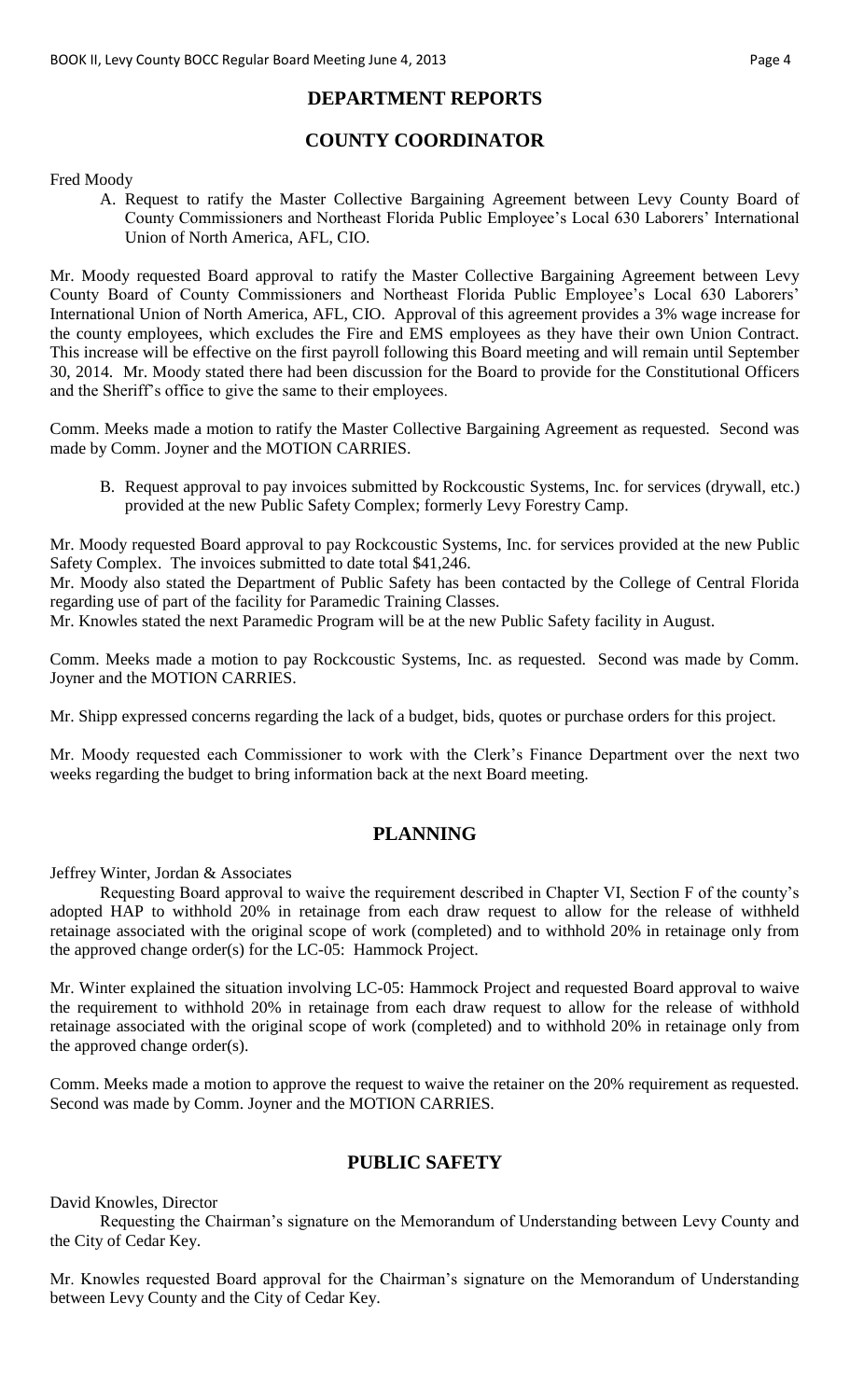Mr. Knowles stated the Memorandum of Understanding is for a 50/50 matching grant program sponsored by the Florida Forest Service which is a part of the community ICOMM Communications program for the subscriber user equipment and will offset their cost. Mr. Knowles also requested the Board approve the Chairman's signature on other Memorandum of Understanding forms for the other municipalities which follow this same format.

Comm. Meeks made a motion to approve the Chairman's signature on the Memorandum of Understanding between Levy County and the City of Cedar Key as presented as well as other Memorandum of Understandings with the other municipalities which follow this same format. Second was made by Comm. Joyner and the MOTION CARRIES.

Mr. Knowles invited everyone to the Public Safety Expo Saturday at the Bronson Sports Complex. The Opening Ceremony will be at 10:45 A.M.

### **NON-AGENDA ITEM – ROAD DEPARTMENT**

Mr. Greenlee requested the Board hear a non-agenda item request from the Road Department.

Comm. Meeks made a motion to hear a non-agenda item. Second was made by Comm. Joyner and the MOTION CARRIES.

Mr. Greenlee requested Board approval to purchase two (2) new mowing tractors using the Florida Sheriff's Association state bid rather than submitting for bids for this purchase. Mr. Greenlee stated the estimated cost for the two (2) John Deer 90 hp cab tractors would be around \$50,000.

Comm. Joyner made a motion to approve the purchase of two (2) new tractors as requested by using the Florida Sheriff's Association state bid. Second was made by Comm. Meeks and the MOTION CARRIES.

# **COUNTY ATTORNEY**

Anne Bast Brown

A. Requesting to adopt Resolution 2013-24, objecting to the State's addition of two (2) Aquaculture Use Zones in the Cedar Key area.

Atty. Brown requested Board approval of Resolution 2013-24, objecting to the State's addition of two (2) Aquaculture Use Zones in the Cedar Key area.

Those in the audience who spoke regarding this topic were: Richard Viele, Rose Cantwell, Rick Cook and Mike Hodges. All were in support of the Resolution.

Comm. Meeks made a motion to approve Resolution 2013-24 as presented. Second was made by Comm. Joyner and the MOTION CARRIES.

B. Requesting to approve Resolution 2013-25 amending Resolution 2013-08, establishing the Levy County RESTORE Act Advisory Committee and requesting to remove Shenley Neely. Planning Director, from the Levy County RESTORE Act Advisory Committee.

Atty. Brown requested Board approval of Resolution 2013-25 amending Resolution 2013-08, establishing the Levy County RESTORE Act Advisory Committee and requesting to remove Shenley Neely. Planning Director, from the Levy County RESTORE Act Advisory Committee. It had been discovered having a staff person on this committee was not going to work out as it would create an internal conflict for that person.

Comm. Meeks made a motion to approve Resolution 2013-25 as presented. Second was made by Comm. Joyner and the MOTION CARRIES.

C. Presenting an update on recent legislation relating to ethics and public meetings requirements (Senate Bill No. 2, Chapter 2013-36 Laws of Florida, Senate Bill 50).

Atty. Brown advised the Board of a few of the recent legislation updates

Senate Bill No. 2 is now Chapter 2013-36, Laws of Florida and is in effect now. There are limitations on elected officials and other government employment they may have. There will be required ethics training for